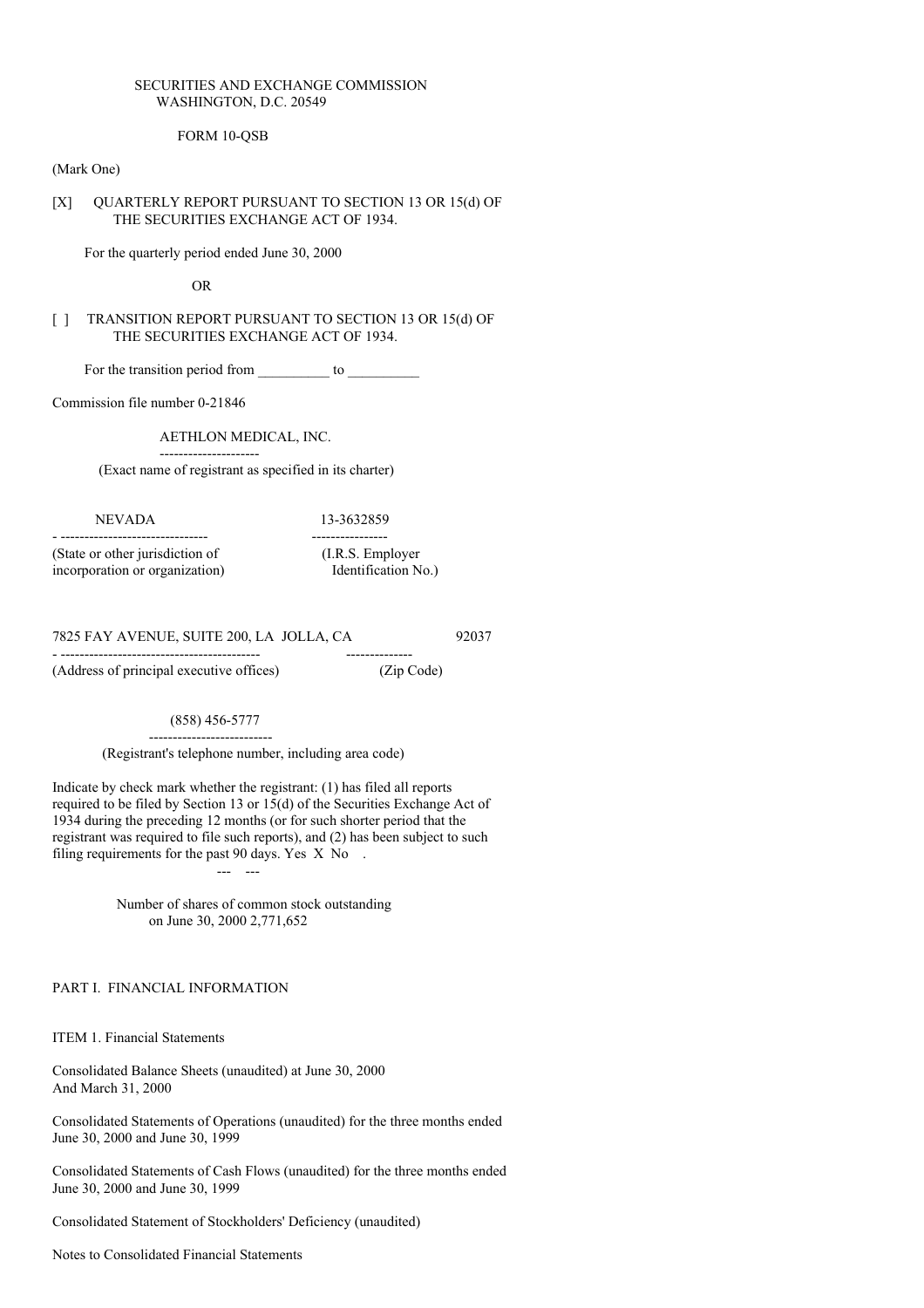ITEM 2. Management's Discussion and Analysis or Plan of Operation

PART II. OTHER INFORMATION

SIGNATURES

2

# PART I

# FINANCIAL INFORMATION

ITEM 1. FINANCIAL STATEMENTS

3

# AETHLON MEDICAL, INC. AND SUBSIDIARIES (A DEVELOPMENT STAGE COMPANY)

## CONSOLIDATED BALANCE SHEETS

 $<$  TABLE>  $\,$ 

| $<$ CAPTION $>$ |  |
|-----------------|--|
|-----------------|--|

|                             |      | June $30$ , |         | March 31,          |        |
|-----------------------------|------|-------------|---------|--------------------|--------|
|                             | 2000 |             | 2000    |                    |        |
|                             |      | (unaudited) |         |                    |        |
| <b>ASSETS</b>               |      |             |         |                    |        |
| $<\!\!S\!\!>$               | <<>  |             | <<      |                    |        |
| <b>CURRENT ASSETS</b>       |      |             |         |                    |        |
| Cash                        | \$   |             |         | 22,878 \$ 217,017  |        |
| Accounts receivable         |      |             |         | 69,011 61,495      |        |
| Prepaid expenses            |      |             |         | 26,948 36,940      |        |
| Employee advances           |      |             |         | 12,200<br>15,800   |        |
|                             |      |             |         |                    |        |
| Total current assets        |      |             | 131,037 | 331,252            |        |
| PROPERTY AND EQUIPMENT, NET |      |             |         | 37,887             | 41,535 |
| <b>OTHER ASSETS</b>         |      |             |         |                    |        |
| Patents and trademarks, net |      |             |         | 353,602<br>177,065 |        |
| Deferred debt expense, net  |      |             |         | 214,909<br>273,738 |        |
| Goodwill, net               |      |             |         | 1,593,575 495,088  |        |
|                             |      |             |         |                    |        |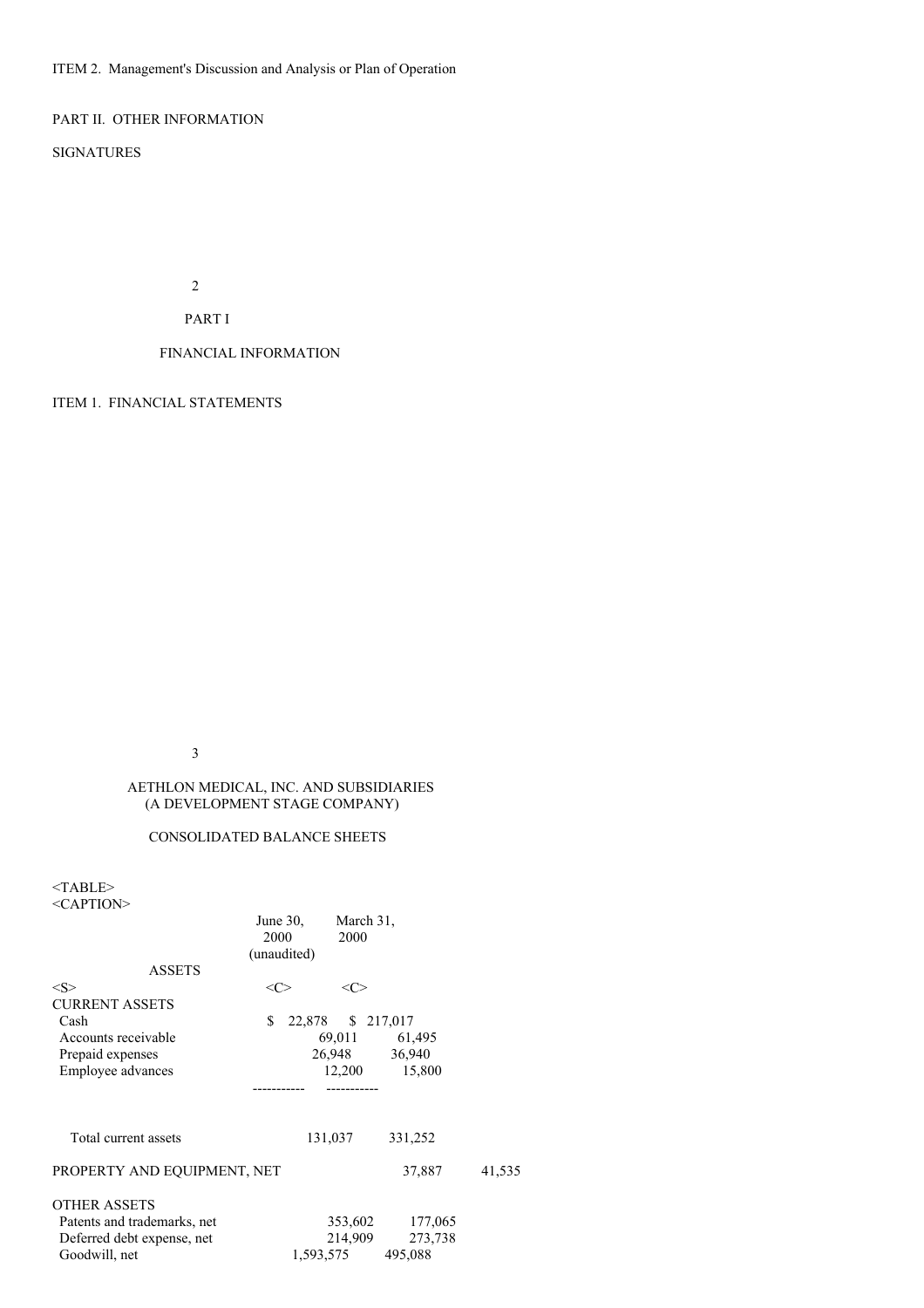| Other              | 1,330                                | 1,330       |
|--------------------|--------------------------------------|-------------|
| Total other assets | 2,163,416<br>---------<br>---------- | 947,221     |
| Total assets       | \$2,332,340                          | \$1,320,008 |

## LIABILITIES AND STOCKHOLDERS' DEFICIENCY

| <b>CURRENT LIABILITIES</b><br>Accounts payable:<br>Trade<br>Related parties<br>Notes payable, net of discount<br>Accrued liabilities<br>Deferred compensation                                                                                                                                                                                               | \$894,603 \$740,562 |             | 234,464 234,324<br>750,881 526,708<br>210,822 201,631<br>329,835 329,835 |                     |
|-------------------------------------------------------------------------------------------------------------------------------------------------------------------------------------------------------------------------------------------------------------------------------------------------------------------------------------------------------------|---------------------|-------------|--------------------------------------------------------------------------|---------------------|
| Total current liabilities                                                                                                                                                                                                                                                                                                                                   |                     |             | 2,420,605 2,033,060                                                      |                     |
| <b>STOCKHOLDERS' DEFICIENCY</b><br>Common stock - \$.001 par value<br>25,000,000 shares authorized,<br>2,771,652 and 2,672,500 shares issued<br>and outstanding<br>Additional paid in capital - common stock<br>Additional paid in capital - warrants and options 1,215,013 739,826<br>Deficit accumulated during development stage (5,372,859) (4,746,416) |                     | 2,772 2,673 |                                                                          | 4,066,809 3,290,865 |
| Total stockholders' deficiency                                                                                                                                                                                                                                                                                                                              |                     |             | $(88,265)$ $(713,052)$                                                   |                     |

Total liabilities and stockholders' deficiency \$ 2,332,340 \$ 1,320,008 =========== ===========

 $<$ /TABLE>

See accompanying notes.

# 4

# AETHLON MEDICAL, INC. AND SUBSIDIARIES (A DEVELOPMENT STAGE ENTERPRISE)

# CONSOLIDATED STATEMENTS OF OPERATIONS

<TABLE> <CAPTION>

|                                  |              |             | Cumulative During |                                |
|----------------------------------|--------------|-------------|-------------------|--------------------------------|
|                                  | Three months |             |                   | Three months Development Stage |
|                                  | ended        | ended       | through           |                                |
|                                  | June $30$ ,  | June $30$ . | June $30$ ,       |                                |
|                                  | 2000         | 1999        | 2000              |                                |
| <b>REVENUE</b>                   |              |             |                   |                                |
| $<\!\!S\!\!>$                    | <c></c>      | <c></c>     | <c></c>           |                                |
| Grant income                     | \$           | \$          | \$1,430,799       |                                |
| Subcontract income               |              |             | 73,746            |                                |
| Sale of research and development |              |             |                   | 35,810                         |
| Other income                     | 21,321       |             | 52,318            |                                |
| Interest income                  |              |             | 17,415            |                                |
|                                  |              |             |                   |                                |
|                                  |              |             |                   |                                |
|                                  |              |             |                   |                                |
| Total revenue                    | 21,321       |             | 1,610,088         |                                |
|                                  |              |             |                   |                                |
| <b>EXPENSES</b>                  |              |             |                   |                                |
| Interest and debt expense        |              | 314,198     | 615               | 830,044                        |
| Personnel costs                  | 161,052      |             | 88,087            | 3,466,177                      |
|                                  |              |             |                   |                                |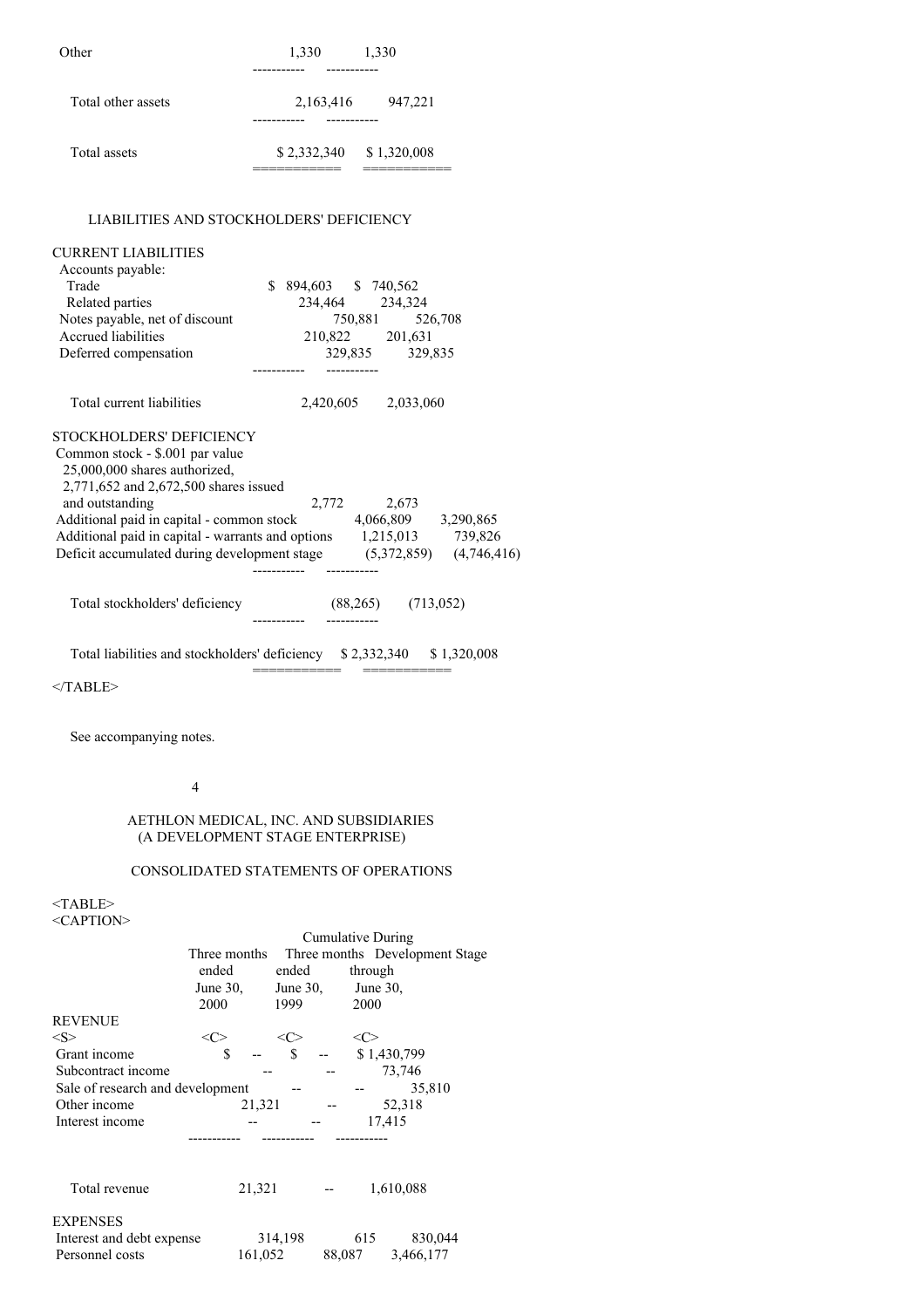| Professional fees                                                     |                                         | 53,439 65,729 624,677   |                                       |                                       |
|-----------------------------------------------------------------------|-----------------------------------------|-------------------------|---------------------------------------|---------------------------------------|
| Amortization-goodwill                                                 |                                         | 41,186 -- 53,881        |                                       |                                       |
| Rent and office expense                                               |                                         |                         | 29,122 15,400 520,836                 |                                       |
| Insurance                                                             | $16,712$ - $107,198$                    |                         |                                       |                                       |
| Travel and meetings 12,745 3,840 156,900                              |                                         |                         |                                       |                                       |
| Laboratory supplies                                                   | $6,482$ - $108,865$<br>4,114 18 109,044 |                         |                                       |                                       |
| Miscellaneous                                                         |                                         |                         |                                       |                                       |
| Depreciation                                                          | 4,045 2,325 138,963                     |                         |                                       |                                       |
| Amortization-patents                                                  |                                         | 2,043 2,043 44,942      |                                       |                                       |
| Equipment and maintenance 1,967                                       |                                         |                         | $-167,289$                            |                                       |
| R & D consultation                                                    |                                         | $-240,463$              |                                       |                                       |
| Subcontract expense                                                   | $  195,964$                             |                         |                                       |                                       |
| Contractual costs                                                     | $  192,112$                             |                         |                                       |                                       |
| Dues and subscriptions -- - - 13,596                                  |                                         |                         |                                       |                                       |
| Total expenses                                                        | 647,105 178,057 6,970,951               |                         |                                       |                                       |
| LOSS BEFORE INCOME TAXES                                              |                                         |                         |                                       | $(625,784)$ $(178,057)$ $(5,360,863)$ |
| PROVISION FOR INCOME TAXES                                            |                                         | 659                     | 56 — 100                              | 11,996                                |
| <b>NET LOSS</b>                                                       |                                         |                         | $(626,443)$ $(178,113)$ $(5,372,859)$ |                                       |
| <b>PER SHARE:</b><br>\$<br>Net loss                                   |                                         | $(0.23)$ \$ $(0.07)$ \$ | (3.86)                                |                                       |
| Weighted average number of<br>common shares outstanding<br>$<$ TABLE> |                                         |                         | 2,771,652 2,686,500 1,392,510         |                                       |

See accompanying notes.

# 5

# AETHLON MEDICAL, INC. AND SUBSIDIARIES (A DEVELOPMENT STAGE ENTERPRISE)

# CONSOLIDATED STATEMENTS OF CASH FLOWS

<TABLE> <CAPTION>

|                                               |                     |             | Cumulative During |                                             |           |
|-----------------------------------------------|---------------------|-------------|-------------------|---------------------------------------------|-----------|
|                                               | Three months        |             |                   | Three months Development Stage              |           |
|                                               | ended               | ended       |                   | through                                     |           |
|                                               | June $30$ ,         | June $30$ , |                   | June 30,                                    |           |
|                                               | 2000                | 1999        |                   | 2000                                        |           |
| <s></s>                                       | $\langle C \rangle$ | <<>         |                   | $<\!\!C\!\!>$                               |           |
| CASH FLOWS FROM OPERATING ACTIVITIES          |                     |             |                   |                                             |           |
| Net loss                                      |                     |             |                   | $(626,443)$ \; $(178,113)$ \; $(5,372,859)$ |           |
| Adjustments to reconcile net loss to net cash |                     |             |                   |                                             |           |
| used by operating activities:                 |                     |             |                   |                                             |           |
| Depreciation                                  | 4,045               |             | 2,325             | 138,963                                     |           |
| Amortization-patents & goodwill               |                     |             | 43,229 2,043      |                                             | 98,822    |
| Amortization-debt expense & note discount     |                     |             | 280,399           |                                             | 551,557   |
| Services paid by issuance of warrants         |                     |             |                   |                                             | 5,000     |
| Deferred compensation forgiven                |                     |             |                   |                                             | 217,223   |
| (Increase) decrease in assets:                |                     |             |                   |                                             |           |
| Accounts receivable and advances              |                     |             | (3,916)           |                                             | (18, 545) |
| Prepaid expenses                              |                     | 9,992       |                   | (26,948)                                    |           |
| Other assets                                  |                     |             |                   | (1,329)                                     |           |
| Increase (decrease) in liabilities:           |                     |             |                   |                                             |           |
| Accounts payable                              |                     |             | $(4,374)$ 29,204  |                                             | 593,610   |
| Accrued liabilities                           |                     | 9,192       |                   | 77,284 278,061                              |           |
| Deferred compensation                         |                     |             |                   | 7,815 329,834                               |           |
|                                               |                     |             |                   |                                             |           |
|                                               |                     |             |                   |                                             |           |

# Net cash used by operating activities (287,876) (59,442) (3,206,611)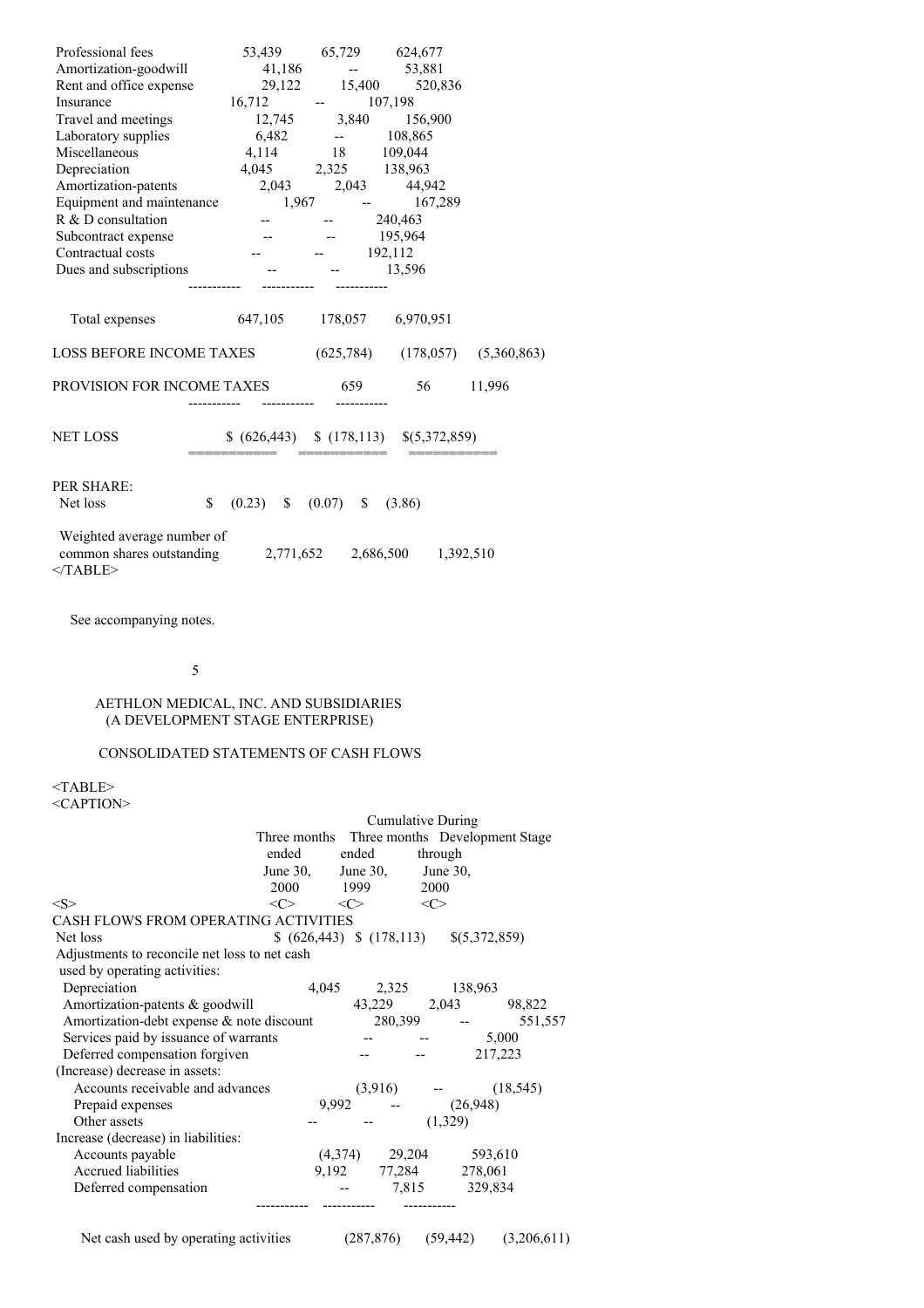| CASH FLOWS FROM INVESTING ACTIVITIES                                                  |                                                                                                                                                                                                                                   |
|---------------------------------------------------------------------------------------|-----------------------------------------------------------------------------------------------------------------------------------------------------------------------------------------------------------------------------------|
| Purchase of property and equipment<br>Sale of equipment                               | (2,500)<br>(173, 404)<br><b>ARCHITECT</b><br>4,000<br>4,000<br>$\overline{\phantom{a}}$                                                                                                                                           |
| Purchase of patents                                                                   | $(11,299)$ -- $(131,863)$                                                                                                                                                                                                         |
| Cash of acquired company                                                              | $2,286$ --<br>10,728                                                                                                                                                                                                              |
| Net cash used by investing activities $(7,513)$                                       | (290, 539)<br>$\overline{\phantom{a}}$                                                                                                                                                                                            |
| CASH FLOWS FROM FINANCING ACTIVITIES<br>Increase in notes payable                     |                                                                                                                                                                                                                                   |
| Deferred debt costs                                                                   | 112,500 60,000 1,165,000<br>(11,250)                                                                                                                                                                                              |
| Loans from stockholders                                                               | $ (126,000)$<br>$ 370,384$<br><b>Contract Contract</b>                                                                                                                                                                            |
| Advances from affiliate<br>Proceeds from issuance of common stock                     | and the state of the state of the<br>122,100<br>1,988,544                                                                                                                                                                         |
| Net cash provided by financing activities 101,250 60,000                              | 3,520,028                                                                                                                                                                                                                         |
|                                                                                       |                                                                                                                                                                                                                                   |
| NET INCREASE IN CASH<br>CASH, BEGINNING                                               | $(194, 139)$ 558 22,878<br>217,017 3,052                                                                                                                                                                                          |
| CASH, END                                                                             | $$22,878$ \$ 3,610 \$ 22,878                                                                                                                                                                                                      |
| SUPPLEMENTAL DISCLOSURES OF CASH                                                      | ----------  -------------                                                                                                                                                                                                         |
| <b>FLOW INFORMATION</b><br>Cash paid during the period for:                           |                                                                                                                                                                                                                                   |
| Interest<br>\$                                                                        | $4,703$ \$ --<br>\$47,010                                                                                                                                                                                                         |
| Income taxes                                                                          | $\frac{1}{2}$ 3,570 --<br>10,732                                                                                                                                                                                                  |
| SUPPLEMENTAL DISCLOSURES OF NONCASH                                                   |                                                                                                                                                                                                                                   |
| <b>INVESTING AND FINANCING ACTIVITIES</b><br>Loans converted to common stock of Hemex |                                                                                                                                                                                                                                   |
| Net assets of entities acquired in exchange                                           | $\mathbb{S}$ --<br>\$435,094<br>\$                                                                                                                                                                                                |
|                                                                                       |                                                                                                                                                                                                                                   |
|                                                                                       | for the issuance of common stock and options $$1,174,677$ $$$ -- $$1,813,691$<br>Patent acquired for 12,500 shares of common stock $$$ -- $$$ -- $$$ 100,000<br>Debt placement fees paid by issuance of warrants $$22,094$ $$$ -- |
| Allocation of note proceeds to note discount                                          | $$76,553$ \$ --<br>\$ 811,379                                                                                                                                                                                                     |
| $<$ /TABLE>                                                                           |                                                                                                                                                                                                                                   |
| See accompanying notes.                                                               |                                                                                                                                                                                                                                   |
| 6                                                                                     |                                                                                                                                                                                                                                   |
| AETHLON MEDICAL, INC. AND SUBSIDIARIES                                                |                                                                                                                                                                                                                                   |
| (A DEVELOPMENT STAGE ENTERPRISE)                                                      |                                                                                                                                                                                                                                   |
|                                                                                       | CONSOLIDATED STATEMENT OF STOCKHOLDERS' DEFICIENCY                                                                                                                                                                                |
| $<$ TABLE><br><caption></caption>                                                     |                                                                                                                                                                                                                                   |
|                                                                                       | PAID IN                                                                                                                                                                                                                           |
| <b>COMMON STOCK</b><br><b>SHARES</b>                                                  | PAID IN<br>CAPITAL-<br><b>ACCUMULATED</b><br><b>AMOUNT</b><br>CAPITAL<br><b>WARRANTS</b><br><b>DEFICIT</b><br><b>TOTAL</b>                                                                                                        |
| <s><br/><math>&lt;\infty</math><br/><math>&lt;\infty</math></s>                       | <b>AND OPTIONS</b><br>$\langle C \rangle$<br>$\langle C \rangle$<br>$\langle C \rangle$<br>$\langle C \rangle$                                                                                                                    |
| <b>BALANCE AT MARCH 31, 2000</b>                                                      | 2,672,500 \$ 2,673 \$3,290,865 \$ 739,826 \$(4,746,416) \$ (713,052)                                                                                                                                                              |
| Issuance of common stock and options<br>for acquisition of Cell Activation            | 99,152<br>99<br>775,944<br>398,634<br>1,174,677                                                                                                                                                                                   |
| Warrants to acquire common stock<br>issued with promissory notes                      | 76,553<br>76,553                                                                                                                                                                                                                  |
| Net loss for the three months                                                         |                                                                                                                                                                                                                                   |
| ended June 30, 2000                                                                   | $(626,443)$ \$ $(626,443)$                                                                                                                                                                                                        |
|                                                                                       |                                                                                                                                                                                                                                   |

BALANCE AT JUNE 30, 2000 2,771,652 \$ 2,772 \$ 4,066,809 \$ 1,215,013 \$(5,372,859) \$ (88,265)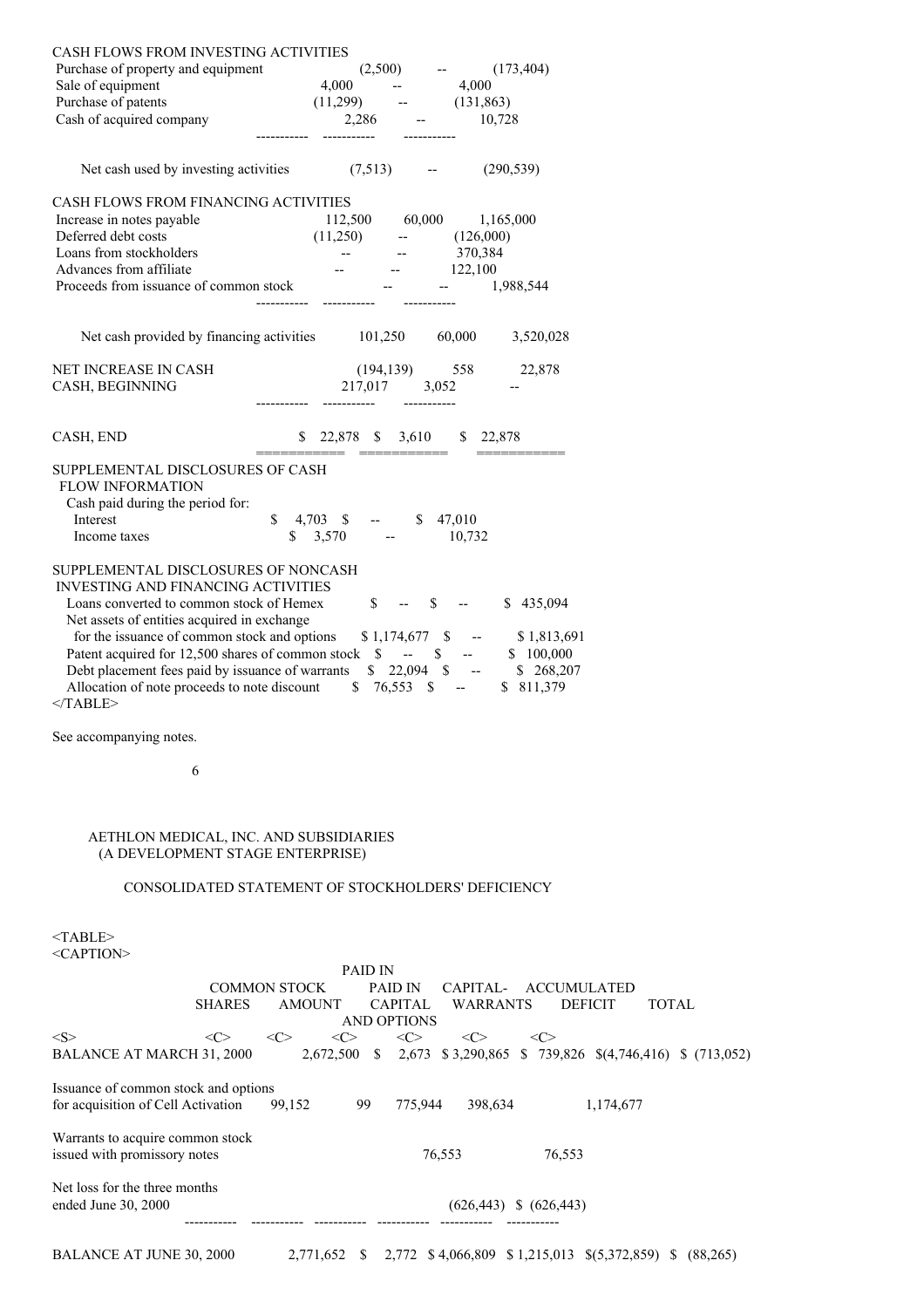#### $<$ /TABLE>

See accompanying notes.

7

#### NOTES TO CONSOLIDATED FINANCIAL STATEMENTS AS OF JUNE 30, 2000

=========== =========== =========== =========== =========== ===========

#### NOTE 1. BASIS OF PRESENTATION

The accompanying unaudited consolidated financial statements of Aethlon Medical, Inc. (the "Company") have been prepared in accordance with generally accepted accounting principles for interim financial information and with the instructions to Form 10-QSB. Accordingly, they do not include all of the information and footnotes required by generally accepted accounting principles for complete financial statements. In the opinion of management, all adjustments (consisting of normal recurring accruals) considered necessary for a fair presentation have been included. Operating results for the three month period ended June 30, 2000 are not necessarily indicative of the results that may be expected for the year ending March 31, 2001. For further information, refer to the Company's Annual Report on Form 10-KSB for the year ended March 31, 2000, which includes audited financial statements and footnotes as of and for the years ended March 31, 2000 and 1999.

The consolidated financial statements include the accounts of Aethlon Medical, Inc. and its wholly owned subsidiaries, Hemex, Inc., Aethlon, Inc., Syngen Research, Inc., and Cell Activation, Inc. Syngen Research and Cell Activation are doing business as Aethlon Laboratories, Inc. All significant intercompany balances and transactions have been eliminated.

## NOTE 2. CAPITAL TRANSACTION

On April 10, 2000, the Company acquired all the outstanding common stock of Cell Activation, Inc. ("Cell") in exchange for 99,152 shares of common stock of the Company. In addition, all the outstanding stock options of Cell were exchanged for options to purchase 50,848 shares of common stock of the Company for \$.3933 per share. The options expire in 2007. The acquisition has been accounted for using the purchase method of accounting whereby the results of operations of Cell since the date of acquisition have been included in the accompanying Statement of Operations. The excess of the purchase price over the tangible assets acquired has been allocated \$167,281 to patents and trademarks and \$1,139,674 to goodwill. Patents will be amortized over their lives from date of issuance, and goodwill will be amortized over ten years. Had the Cell acquisition taken place on April 1, 1999, the impact on the Company's results of operations for the three months ended June 30, 1999 would have been immaterial.

#### NOTE 3. NOTES PAYABLE

During the quarter ended June 30, 2000, the Company issued additional one-year promissory notes in the principal amount of \$112,500. Detachable warrants to purchase 56,250 shares of the Company's common stock were issued in connection with these notes. Of the note proceeds, \$76,553 was allocated to the warrants and recorded as note discount. The note discount is being amortized as additional interest expense over the one-year term of the related notes.

8

# ITEM 2. MANAGEMENT'S DISCUSSION AND ANALYSIS OR PLAN OF OPERATION

## PLAN OF OPERATION

The Company is in the initial stages of its operations and has not yet engaged in significant commercial activities. During the fiscal year ending March 31, 2001, the Company plans to continue its research and development activities relating to the Hemopurifier(TM), and commence clinical trials for the device to remove iron from the blood.

The implementation of the Company's business plan is dependent upon its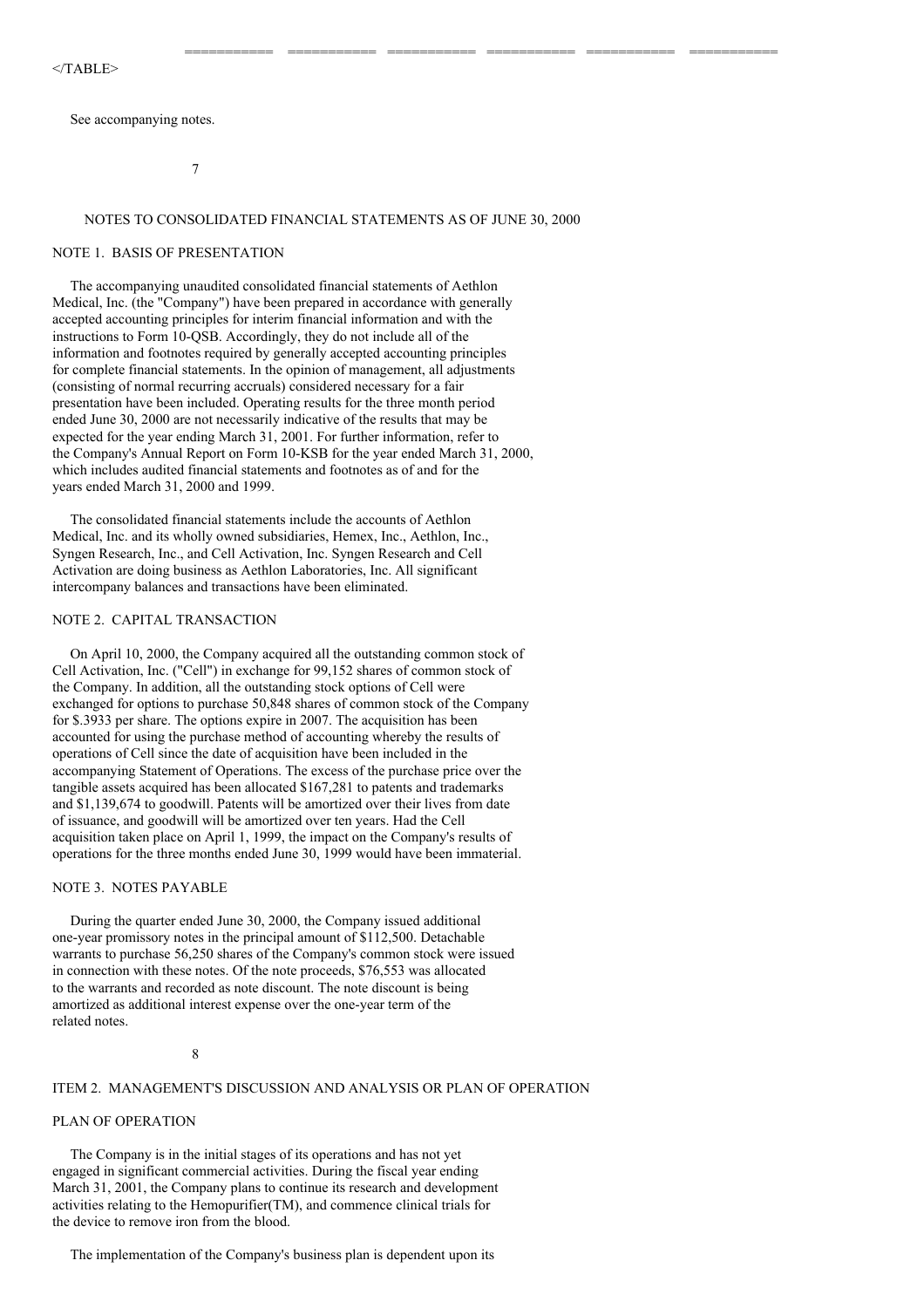ability to raise equity capital. During the fiscal year ended March 31, 2000 and the quarter ended June 30, 2000, the Company financed its research and development activities through the private placement of approximately \$1,100,000 principal amount of 12-month notes bearing interest at 12% per annum. The Company has entered into an agreement with an investment banking firm under which the firm will use its best efforts to sell \$10 million of the Company's common stock in a private placement offering. The Private Placement Memorandum was issued in July 2000. The Company believes that the successful completion of the stock offering will satisfy the Company's anticipated capital requirements related to the development of its business for three years; however, additional financing may be required in the case of further acquisitions or to successfully develop other technologies. At the present time, the Company has no plans to purchase significant amounts of equipment or hire significant numbers of additional employees prior to the successful completion of the private placement of its common stock.

## FORWARD LOOKING STATEMENTS

All statements, other than statements of historical fact, included in this Form 10-QSB are, or may be deemed to be, "forward-looking statements" within the meaning of Section 27A of the Securities Act of 1933, as amended ("the Securities Act"), and Section 21E of the Securities Exchange Act of 1934 ("the Exchange Act"). Such forward-looking statements involve assumptions, known and unknown risks, uncertainties and other factors which may cause the actual results, performance, or achievements of Aethlon Medical, Inc.("the Company") to be materially different from any future results, performance, or achievements expressed or implied by such forward looking statements contained in this Form 10-QSB. Such potential risks and uncertainties include, without limitation, completion of the Company's capital-raising activities, FDA approval of the Company's products, other regulations, patent protection of the Company's proprietary technology, product liability exposure, uncertainty of market acceptance, competition, technological change, and other risk factors detailed herein and in other of the Company's filings with the Securities and Exchange Commission. The forward-looking statements are made as of the date of this Form 10-QSB, and the Company assumes no obligation to update the forward-looking statements, or to update the reasons actual results could differ from those projected in such forward-looking statements.

**Q** 

# PART II

## OTHER INFORMATION

#### ITEM 1. LEGAL PROCEEDINGS

None

#### ITEM 2. CHANGES IN SECURITIES

None

#### ITEM 3. DEFAULTS UPON SENIOR SECURITIES

None

# ITEM 4. SUBMISSION OF MATTERS TO A VOTE OF SECURITY HOLDERS

None

# ITEM 5. OTHER INFORMATION

None

# ITEM 6. EXHIBITS AND REPORTS ON FORM 8-K

(a) Exhibits - None

(b) During the quarter ended June 30, 2000, the Company filed a Form 8-K, dated April 10, 2000, to report the acquisition of all the outstanding common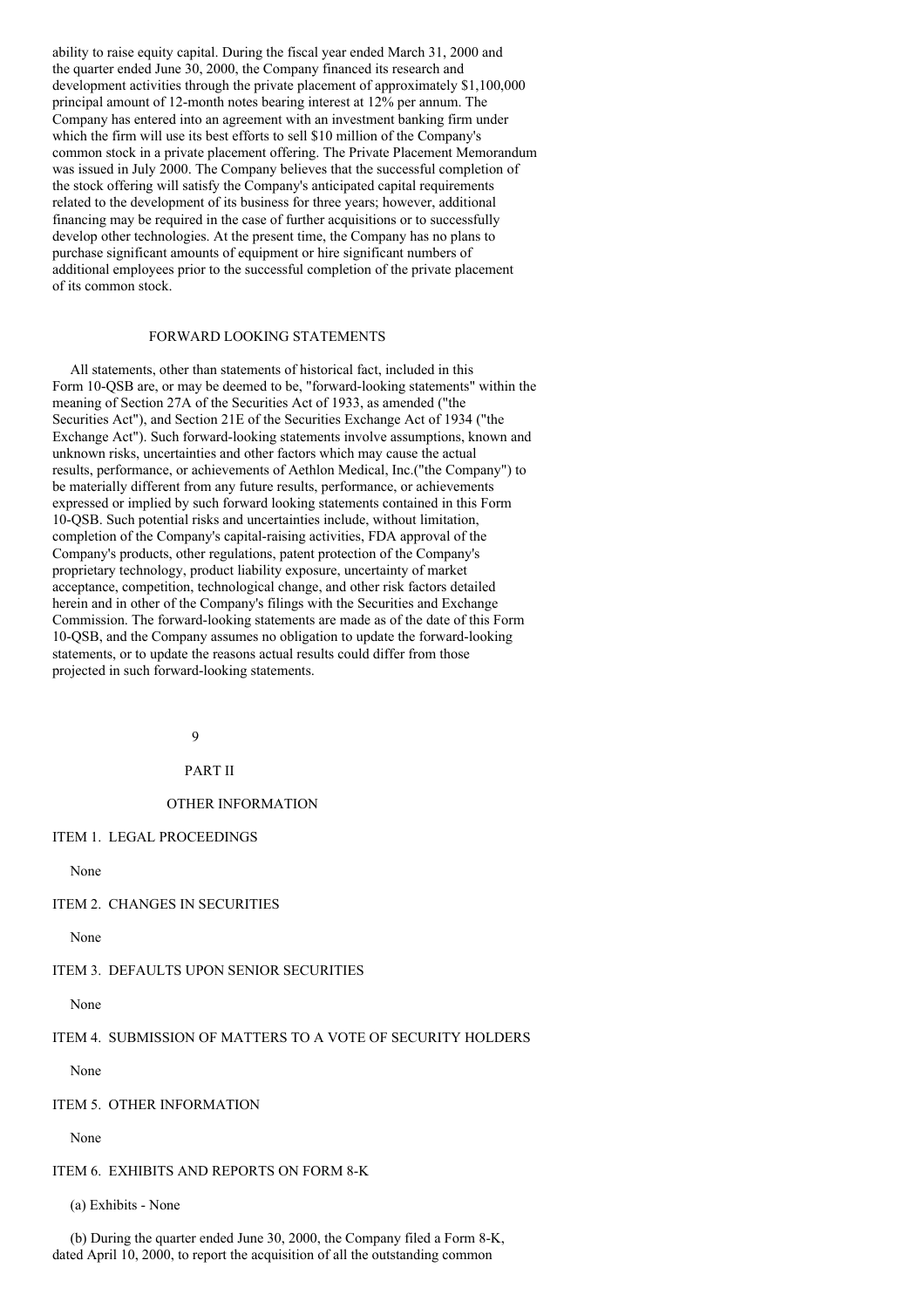stock of Cell Activation, Inc.

# SIGNATURES

In accordance with the requirements of the Exchange Act, the registrant caused this report to be signed on its behalf by the undersigned, thereunto duly authorized.

# AETHLON MEDICAL, INC

Date: August 14, 2000

/s/ Franklyn S. Barry, Jr. ---------------------------

Franklyn S. Barry, Jr., President

10

# EXHIBIT INDEX

27. Financial Data Schedule.

11